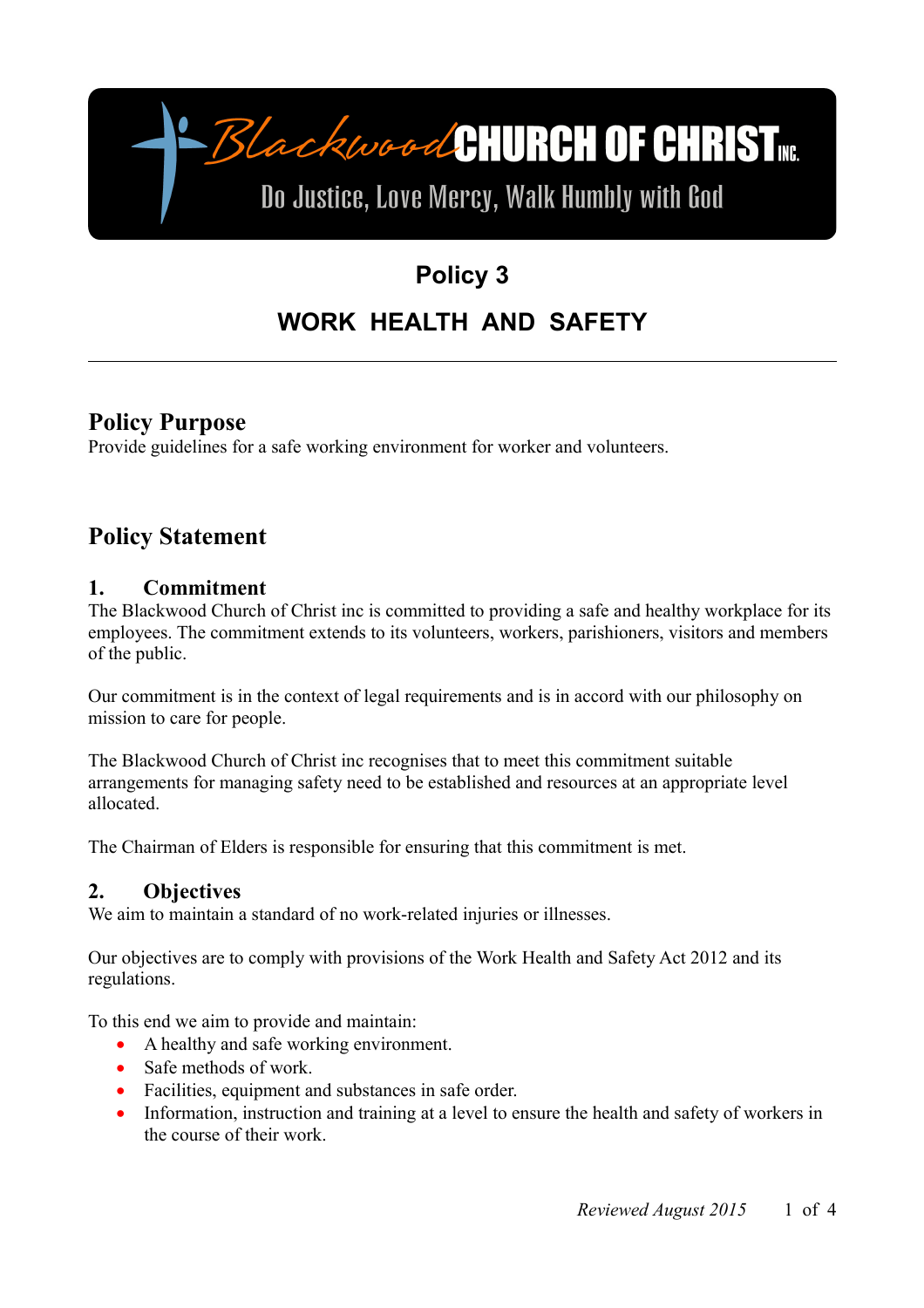- Adequate levels of monitoring and supervision of workers.
- Effective means of consultation with workers on safety issues.
- $\bullet$  O. H & S. records.

#### **3. Work Health and Safety Arrangements**

#### **3.1 Responsibilities**

**The Chairman of Elders** takes overall responsibility for safety matters in the Blackwood Church of Christ inc. The Chairman's responsibilities:

- Ensure that adequate arrangements are in place for managing safety
- Ensure that adequate resources are allocated to meeting the objectives of this policy.
- Work Health and Safety is regularly discussed at Administration Committee meetings as a means of maintaining a focus on safety issues and enabling the chairperson to monitor safety. The committee therefore has a role in maintaining safety standards.

**The Office Administrator's** responsibilities include ensuring that:

- The Administration area is maintained in safe condition.
- Safe systems of work are in place in the Administration area
- Workers in the Administration area, including volunteers, work safely.
- Adequate records relating to Work Health and Safety are kept including records of accidents and illnesses which are work related.

**Each Minister, Elder and Leader** is responsible for ensuring that:

 Work undertaken in their portfolios is done in a safe and healthy fashion. This involves checking for hazards in areas of activity, giving directions to people and monitoring the safety of relevant activities.

**All Workers including Volunteers** are responsible for :

- Working in a safe fashion
- Following Work Health and Safety rules and procedures
- Reporting accidents and hazards to the Office Administrator
- Not working under the unsafe influence of drugs or alcohol

#### **All workers are responsible and accountable for carrying out their work in a safe manner.**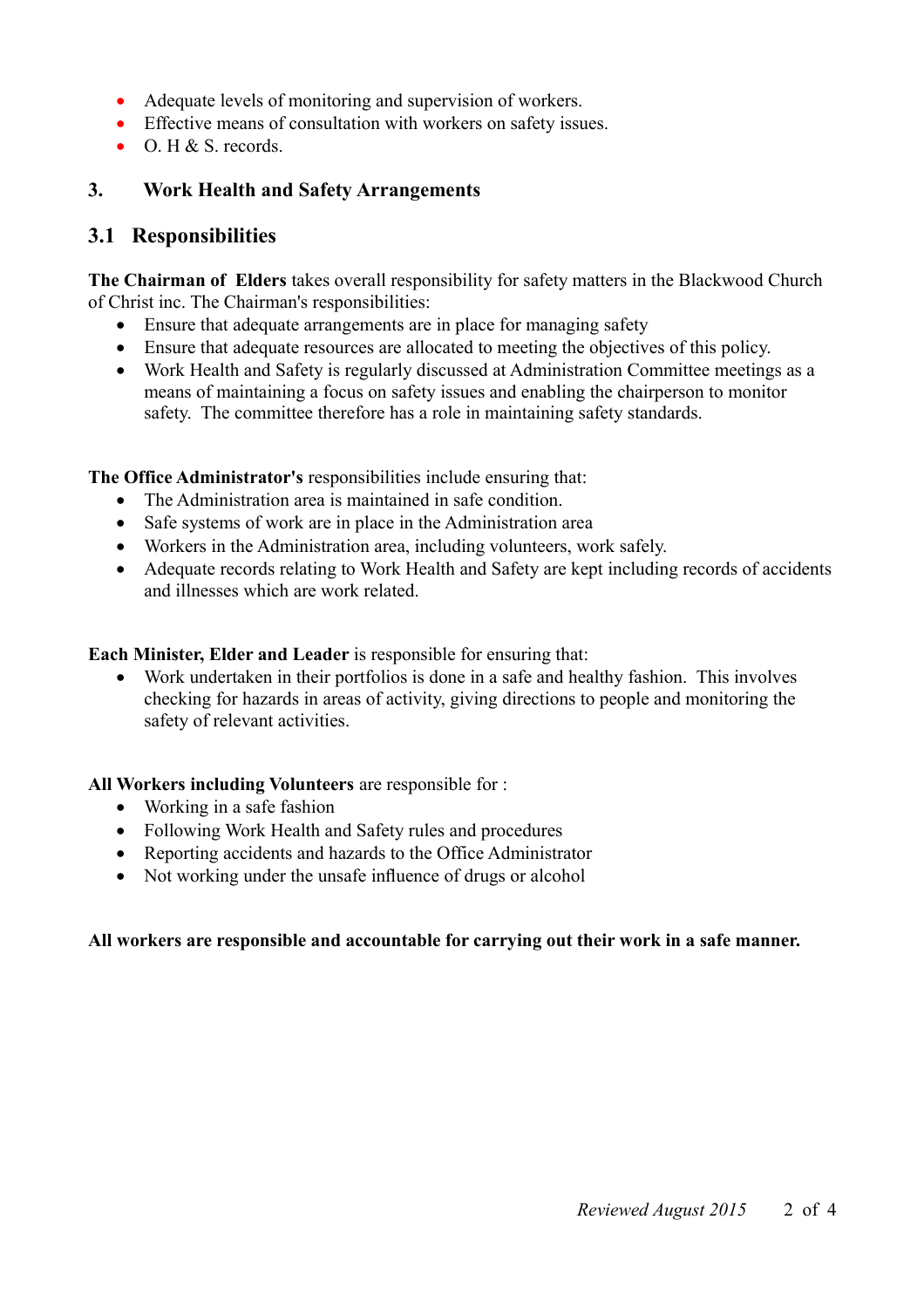### **3.2 Consultation**

The Blackwood Church of Christ inc recognises that workers need to contribute to the safety process. Workers often have a special insight into the safety implications of matters relating to their work.

Consultation is achieved through:

- Day to day liaison between workers and people in leadership roles, including safety on the agenda in Staff meetings.
- Seeking the views of workers if a safety issue arises in their area of work. This might involve asking workers opinions about items to be purchased.

#### **3.3 Policies and Procedures**

The Blackwood Church of Christ inc may develop policies, procedures and guidelines to address certain safety issues. These are endorsed by the elders.

#### **3.4 Hazard Identification, Evaluation and Control**

We aim to take a preventive approach to safety - that is to control or eliminate hazards before accidents or ill-health occur. To this end hazards need to be identified, evaluated and controlled as early as possible.

#### **Hazard Identification**

- Workers are responsible for checking for hazards in work areas.
- Before items are purchased, the purchaser should consider safety aspects.
- Safety is considered in the design phase of new work facilities.
- From time to time expert advice might need to be obtained regarding hazards.
- In the event of significant accidents, the church will investigate the circumstances in order to identify the cause(s) of the accident and thus the hazards associated with the accident. The instigation of an accident investigation, and the nomination of a person to conduct the investigation, is the responsibility of the Administration committee. In most cases an accident investigation would be conducted by a church member.

#### **Hazard Evaluation**

Hazard evaluation involves assessing the degree of risk associated with a hazard. The person identifying the hazard would normally evaluate the risks immediately and take appropriate action. If a significant hazard exists, workers are responsible for reporting it to the Office Administrator who will organise for the risk to be assessed and appropriate action taken.

#### **Hazard Control**

We recognise that the first priority in hazard control is to completely eliminate particular hazards. If this is not feasible the aim is to minimise hazards.